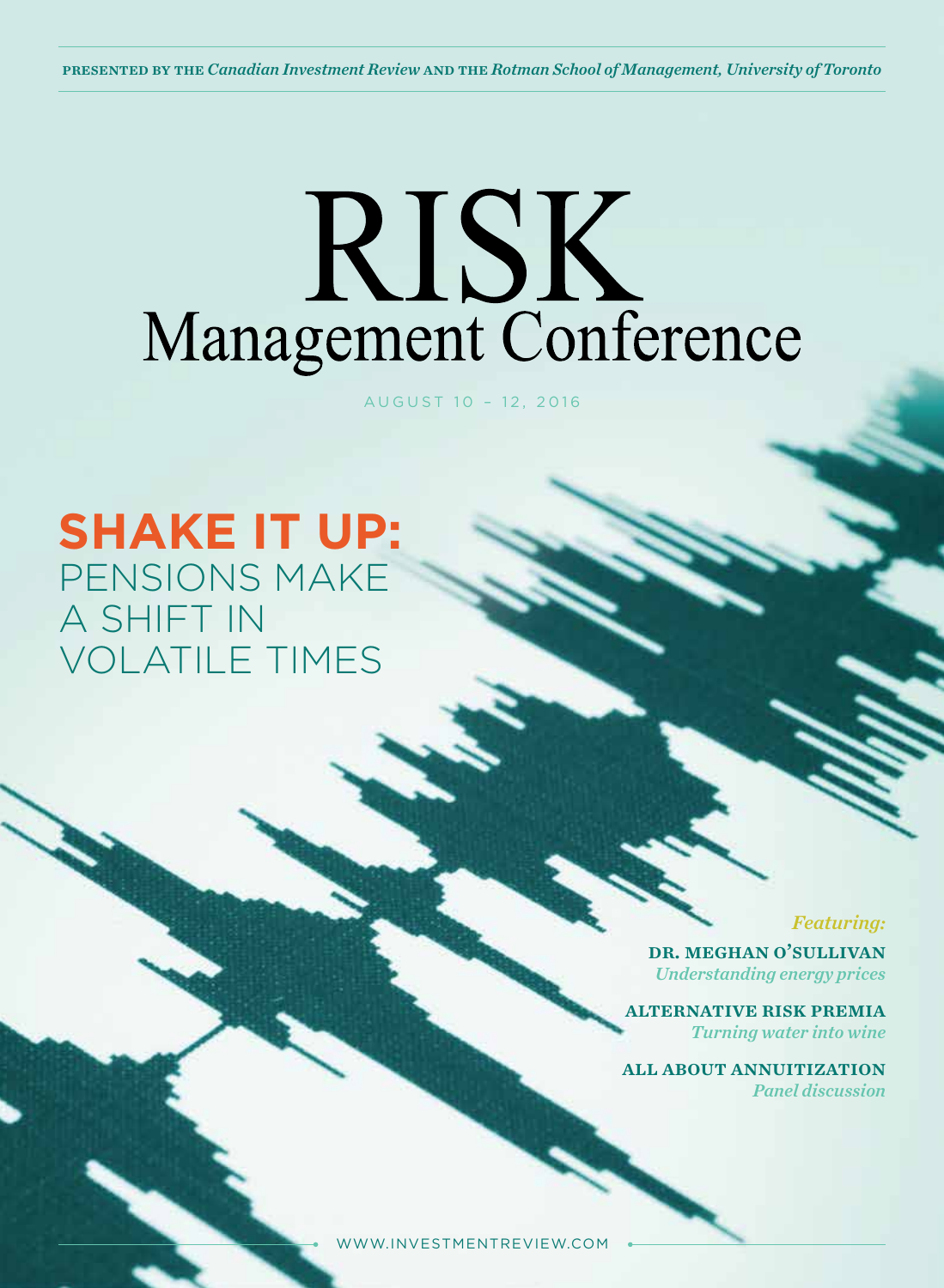

### **contents**

- 1 Editorial  *Pensions On Shaky Ground: Dealing with volatility*
- 2 DR. MEGHAN O'SULLIVAN BY SCOT BLYTHE  *What's Driving Energy Prices? Geopolitics, energy and the laws of supply and demand*
- **4 PANEL DISCUSSION BY SCOT BLYTHE**  *Ask Us Anything About: Brexit Panel discussion tackles the fallout of Britain's big vote*
- **5 JOHANNA KYRKLUND BY SCOT BLYTHE**  *Turning Water into Wine: Understanding what goes into alternative risk premia*
- **6 TIM CHOE BY CAROLINE CAKEBREAD**  *Has Low Volatility Become High Risk? Stockspecific research might help answer the question*
- 7 NELSON YU by caroline cakebread  *A Matter of Style: Factors, economic cycles and thinking outside the box*
- 8 SEBASTIEN PAGE BY CAROLINE CAKEBREAD  *Taking Cover: Covered calls enhance a managed volatility strategy*
- **9 TOM COLEMAN BY CAROLINE CAKEBREAD**  *Fixed Income 2.0: Understanding risk in a changing bond portfolio*
- **10 SETH WEINGRAM BY SCOT BLYTHE**  *Crash Risk 101: How to spot hidden vulnerabilities in the market*
- 11 VALERIE DION BY SCOT BLYTHE  *Are You Ignoring Currency Risk? Why hedging isn't an "either-or" decision*
- 12 NADIA SAVVA & COLIN SINCLARE by caroline cakebread  *The Elephant in the Room: Asset managers and owners need to have a new kind of conversation*
- **13 LLOYD KOMORI BY SCOT BLYTHE**  *The Board Education Buffet: Why it's important not to overfeed trustees too much information*
- 14 ANDREW FLYNN BY CAROLINE CAKEBREAD  *The Best of Both Worlds: The role of style factors in fundamental active management*
- **15 JOHN SINCLAIR BY SCOT BLYTHE**  *Investment Risk Reduction Strategies: How New Brunswick tackles asset allocation*
- **16 PANEL DISCUSSION BY SCOT BLYTHE**  *All About Annuitization: Panel discussion highlights the benefits and challenges of annuities*
- 17 PHOTOS  *2016 Risk Management Conference*
- 18 corporate sponsors  *Thank You: The corporate sponsors that made the 2016 Risk Management Conference possible*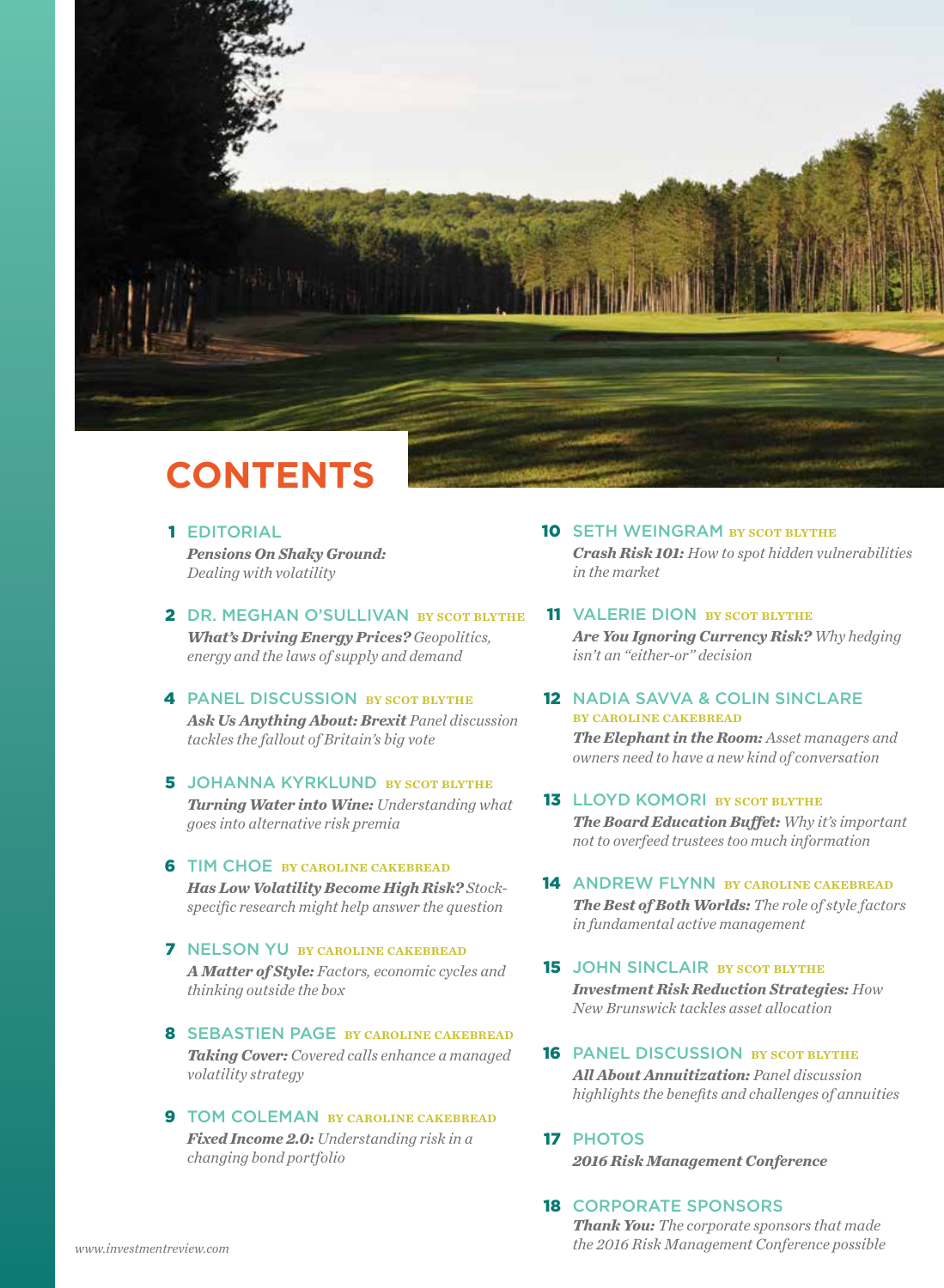

## **Pensions On Shaky Ground:** Dealing with volatility

*Intense volatility – on just about every front – has been a challenge for Canadian-defined benefit pension plan sponsors. When looking at equity markets, energy and oil prices, currency and the global economy, instability has been the name of the game across the board.* 

At the 2016 Risk Management Conference, we explored the drivers of volatility across borders and markets, delving into the issues it presents for DB pension plans. And, importantly, we discussed ways to mitigate volatility, recognizing that, at the end of the day, pension funds do need to generate returns.

Looking at the evolution of global energy markets and Canada's role in the landscape, keynote speaker Meghan O'Sullivan walked us through the dynamics of energy pricing and the fundamental shift underway in the space today, as we move from supply-driven to demand-driven prices.

One of the big conversations that was had at the conference involved factors – presenters looked at different ways of slicing and dicing index returns, integrating multiple factors and understanding how a layer of active decisionmaking can enhance returns and dial down the risk.

We also looked at other ways plan sponsors are looking at to push risk off the table, from risk-sharing arrangements to the burgeoning world of annuitization – a growing part of the toolkit as corporate pension funds continue along the de-risking path.

We hope you enjoy the coverage and find it helpful as you navigate your way through today's complex and volatile investment world.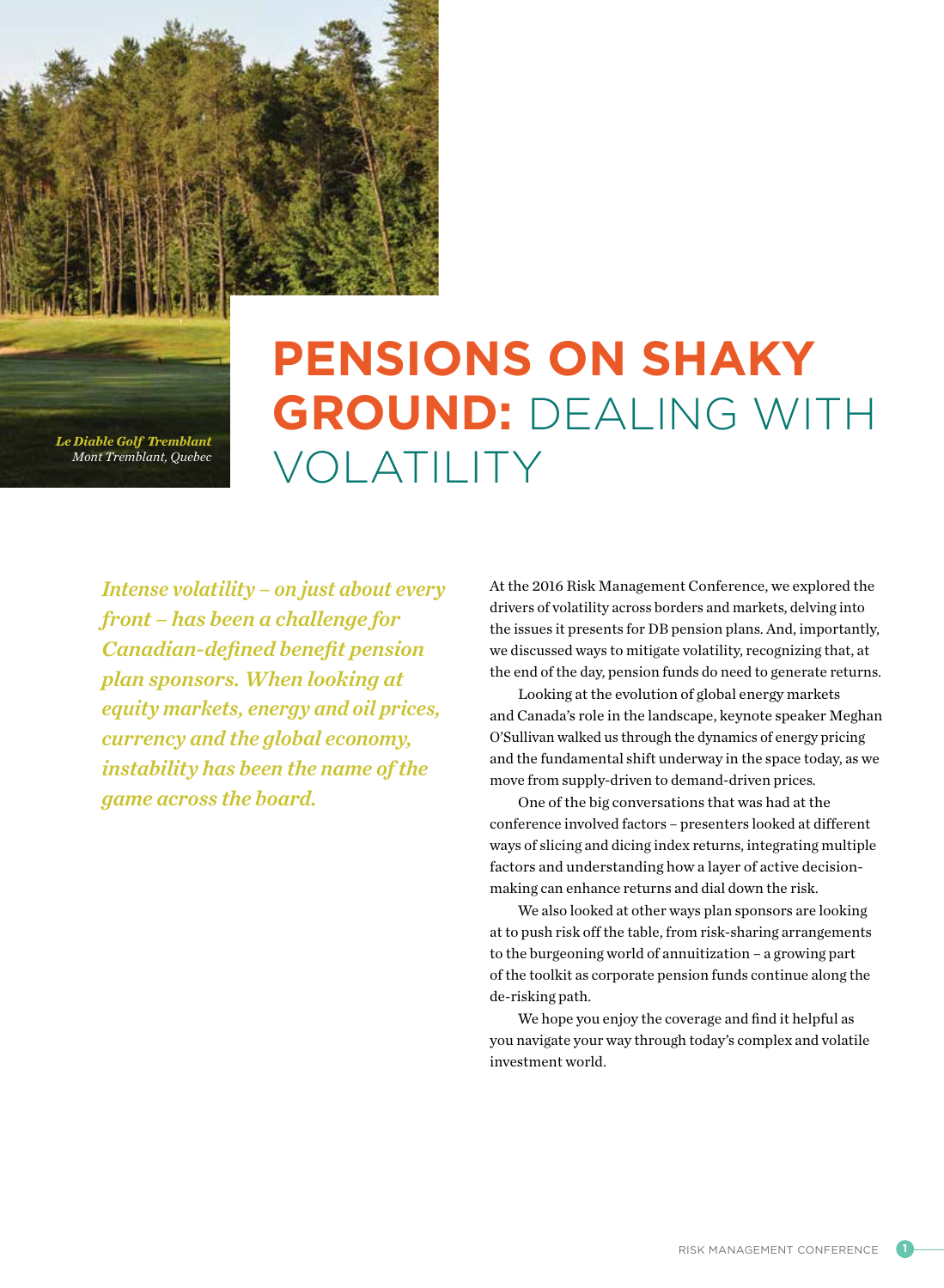#### by scot blythe

### **What's Driving Energy Prices?** Geopolitics, energy and the laws of supply and demand



eynote speaker Meghan O'Sullivan, the Jeane Kirkpatrick Professor of the Practice of International Affairs and director of the Geopolitics of Energy Project, Harvard Kennedy School, Harvard University, spoke about the geopolitics of oil. We sat down with Meghan and asked a few questions about the impact of Middle Eastern politics, renewables, and shifting Chinese demand on oil prices, and energy in general.

#### WHAT'S DRIVING ENERGY PRICES RIGHT NOW?

As is always the case, many things are affecting the price of oil right now. Supply and demand determine price, so anything that changes those parameters impacts price. I'd highlight a couple things of particular importance. First is that this big drop in price we have seen is the result of a supply surge – much more than a diminution of demand. In fact, demand for oil has actually picked up since 2014, spurred on in large part by the lower prices. The supply surge is attributable both to the new shale oil, or tight oil, that has rushed to markets in the last few years, and to the changed strategy by Saudi Arabia and other OPEC producers to pursue market share rather than protect price.

Both the politics of OPEC and the technology that made these new advances in shale possible are likely to put downward pressure on price for the foreseeable future. But – and here is my second point – there is much speculation about a price spike right now.

Some anticipate a spike could occur as a result of the huge cuts in investment over the last 18 months that will undoubtedly affect production in the months and years ahead. Whether this price spike materializes really depends on how quickly shale production responds to higher prices, how robust global demand is, and whether other countries (i.e., Saudi Arabia) build any new capacity in the years ahead.

Harvard Kennedy School, Harvard University

### Meghan O'Sullivan

jeane kirkpatrick professor of the practice of international affairs and director of the geopolitics of energy project

#### How do Saudi policies – geopolitics – fit into the structure of energy prices?

Many people were quick to conclude that, because the drop in oil prices was so damaging to Saudi Arabia's adversaries – particularly Iran – animosity must be the primary motivator of Saudi Arabia's changed oil policy. I tend to disagree and think the shift in strategy to go to an approach prioritizing market share had a lot more to do with structural changes in the oil market – and what Saudi Arabia assessed they would mean for it.

The main issue is that the advent of shale oil – or tight oil – has introduced an entirely new business model into the market.

Before shale, non-OPEC supply took a long time to respond to price. When the price of oil went up, producers needed to decide whether to invest huge amounts of money in investments that would only bear fruit over years. Tight oil works very differently; it requires many small investments, which create new production very quickly. It also requires continuous investment to keep production high.

Given these new dynamics, I think the Saudis assessed that, if they cut their production to raise the price of oil, the benefits might only be short-lived because this new, tight oil resource could swoop in and very quickly take the market share that Saudi Arabia relinquished.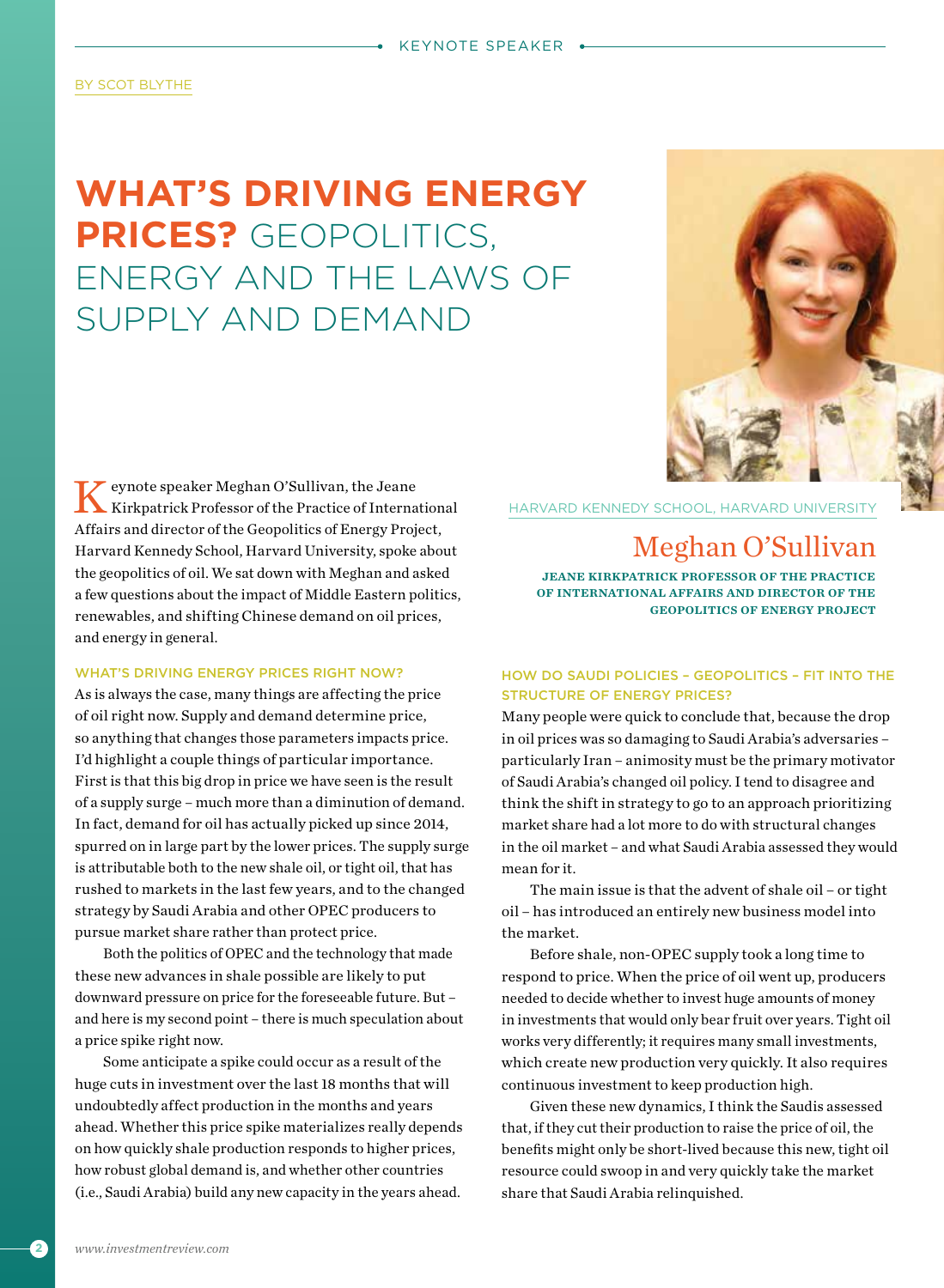#### How much of an inroad have alternative sources of energy made?

Alternative energy, particularly renewable energy, has made an appreciable impact on the world's energy mix. In just the last few years, the prospects for these energy sources have improved significantly, on account of costs coming down. Renewable energy makes up perhaps one-seventh of primary energy supply in the world; but, if we just look at the power sectors, the position of renewables is much stronger.

It is here in the power sector that renewables will continue to make the biggest impact in the coming years.

One thing to keep in mind when talking about the impact of renewables is that, as of right now, renewables can be a great substitute for natural gas or for coal (or nuclear for that matter), but they are really not yet a substitute for oil. This is because of the lock that oil has on transportation – close to 95 per cent of the world's transportation runs on some oilbased fuel.

Until this changes – through a massive increase in electric car deployment or something else – renewables can grow like gangbusters and not really affect oil's dominance.

#### Are we seeing a structural shift in demand?

We're definitely moving into a period where there is lower energy demand *growth* and likely lower oil demand growth. Over much of the 2000s, the annual growth in energy demand was very high, in large part due to China's incredible overall growth and its energy-intensive nature. Now we're moving into a period where the demand for energy and for oil is still positive, but is growing less robustly than it had in the previous period.

*Many people were quick to conclude* long term. *that, because the drop in oil prices was so damaging to Saudi Arabia's adversaries – particularly Iran – animosity must be the primary motivator of Saudi Arabia's changed oil policy. I tend to disagree.*

*If oil sands continue to be more expensive to produce than, say, American tight oil – the cost of which has already declined even in the last 18 months – the future of oil sands will probably not be too bright.* 

Many of the drivers of energy demand growth are still positive – urbanization, population growth, economic growth – but they're just not growing quite as rapidly as they were, say, 10 years ago.

Again, China is a big part of this story. Its slowdown – and its efforts to shift to a less energy-intensive economy overall – will be critical in shaping overall global energy demand growth.

#### WHAT ARE THE PROSPECTS FOR CANADA'S OIL SANDS. given high cost structures?

I can imagine that the calculations for oil sands producers now are quite difficult. The two most important variables, of course, are technology and price. Will producers be able to find new ways of bringing down the cost of producing oil sands? If so, then many projects might be viable in the new energy environment.

But if oil sands continue to be more expensive to produce than, say, American tight oil – the cost of which has already declined even in the last 18 months – the future of oil sands will probably not be too bright.

Again, technology and efficiency are the key. We saw tremendous cost-cutting due to both in the production of American tight oil. No doubt, oil sands producers will need to work equal magic if they are to have a future over the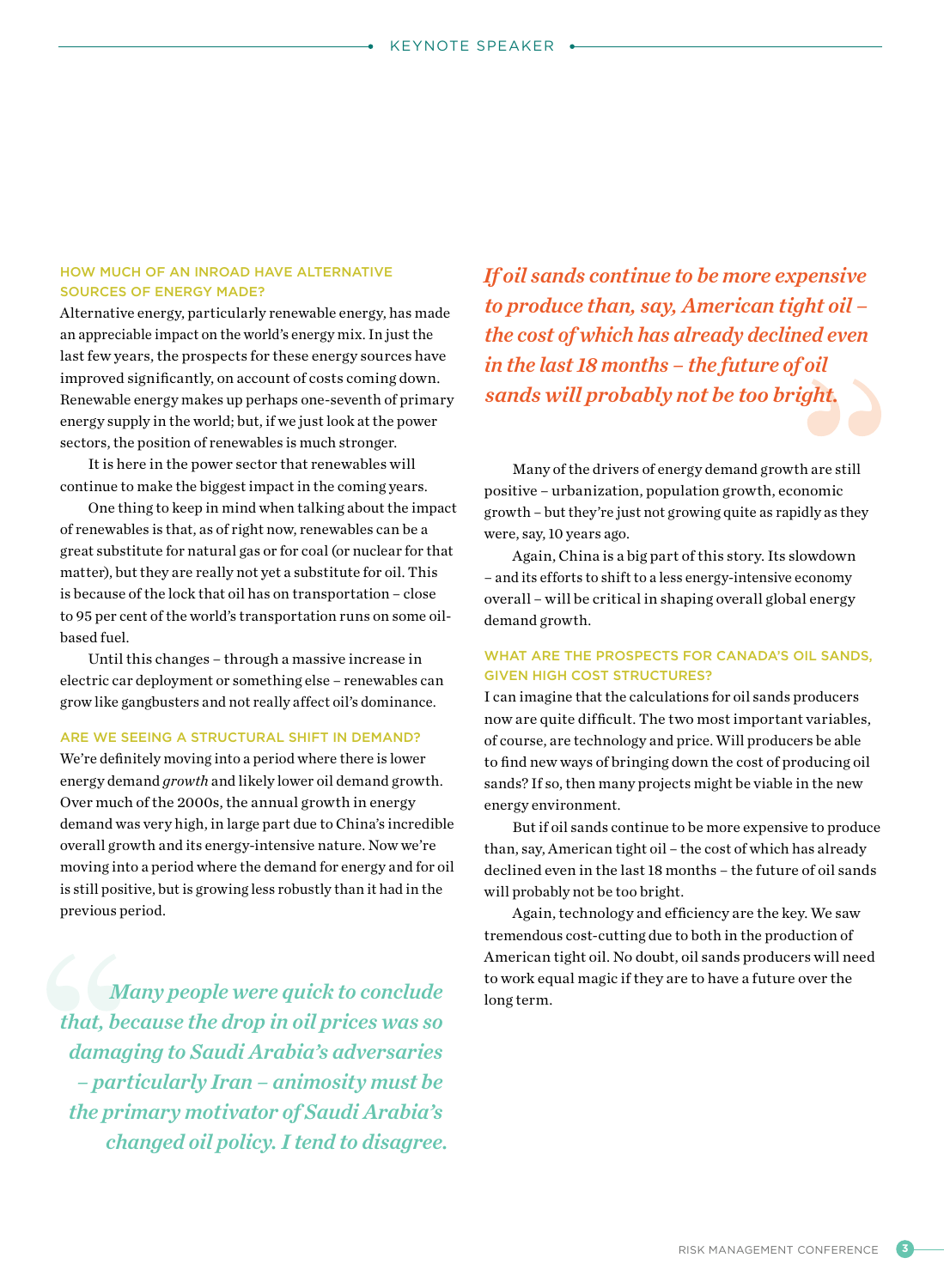### **Ask us anything about: Brexit** Panel discussion tackles the fallout of Britain's big vote



The market reaction to the surprise results of the Brexit vote was sharp and swift – but also very short for asset managers, at least so far. Part of the reason could be that the vote itself was simply the first move in what could be an extended process, according to participants in a panel discussion on the potential fallout from the Brexit vote.

The real challenges will come to light following the decision by the U.K. government to invoke Article 50, which calls for two years of negotiation, after which their marriage with the E.U. will come to an end. Then the rubber hits the road as the U.K. government tries to negotiate upwards of 450 separate trade agreements with extremely limited resources.

For portfolio managers seeking bargains, the market reaction was unforgiving. "There was a very quick downgrade of U.K. GDP growth expectations," notes Nelson Yu, portfolio manager and head of equity quantitative research at AB. "Actually, what's been frustrating to the portfolio managers is the lack of opportunities that have surfaced from this, because the markets seem to have priced very efficiently but then very quickly bounced back up."

The impact, so far, seems to have been limited to the U.K., with the pound plunging 17 per cent to a 20-year low. "Our expectation is that we might flirt with recession," explains Johanna Kyrklund, head of multi-asset investments at Schroders. "Consumer spending is holding up, but there will be a very clear GDP impact on the U.K. The evidence at

the moment in the City is that things could quite literally come to a standstill because people don't know what environment they're operating in any more, since this is unprecedented."

"That said, the real impact that lies in waiting is the threat that Brexit poses to Europe's fragile banking system. Italian banks are already 'danger close,' and this uncertainty represents a more dramatic risk," says Lloyd Komori, senior vice-president, risk management at OMERS.

"Brexit is not going to help European banks," argues Sebastien Page, co-head of T. Rowe Price's asset allocation group. "They're already struggling; their valuations are extremely cheap, but they might continue to be cheap. Damaged banks might reduce lending, which could lead to lower consumer spending. Europe may not fall into outright recession, but it's unlikely that we'll see a positive growth shock out of European and developed market equities."

For Terri Troy, CEO/CIO of the Halifax Regional Municipality Pension Plan, "the big lesson with Brexit was 'don't rely solely on market sentiment,' because clearly it was wrong. It just reinforces the need for a robust risk management system."

And that now includes gap risks, says Page, like political risks or rising anti-globalization sentiment, or the recrudescence of nationalism – things that were faraway concerns a few years ago.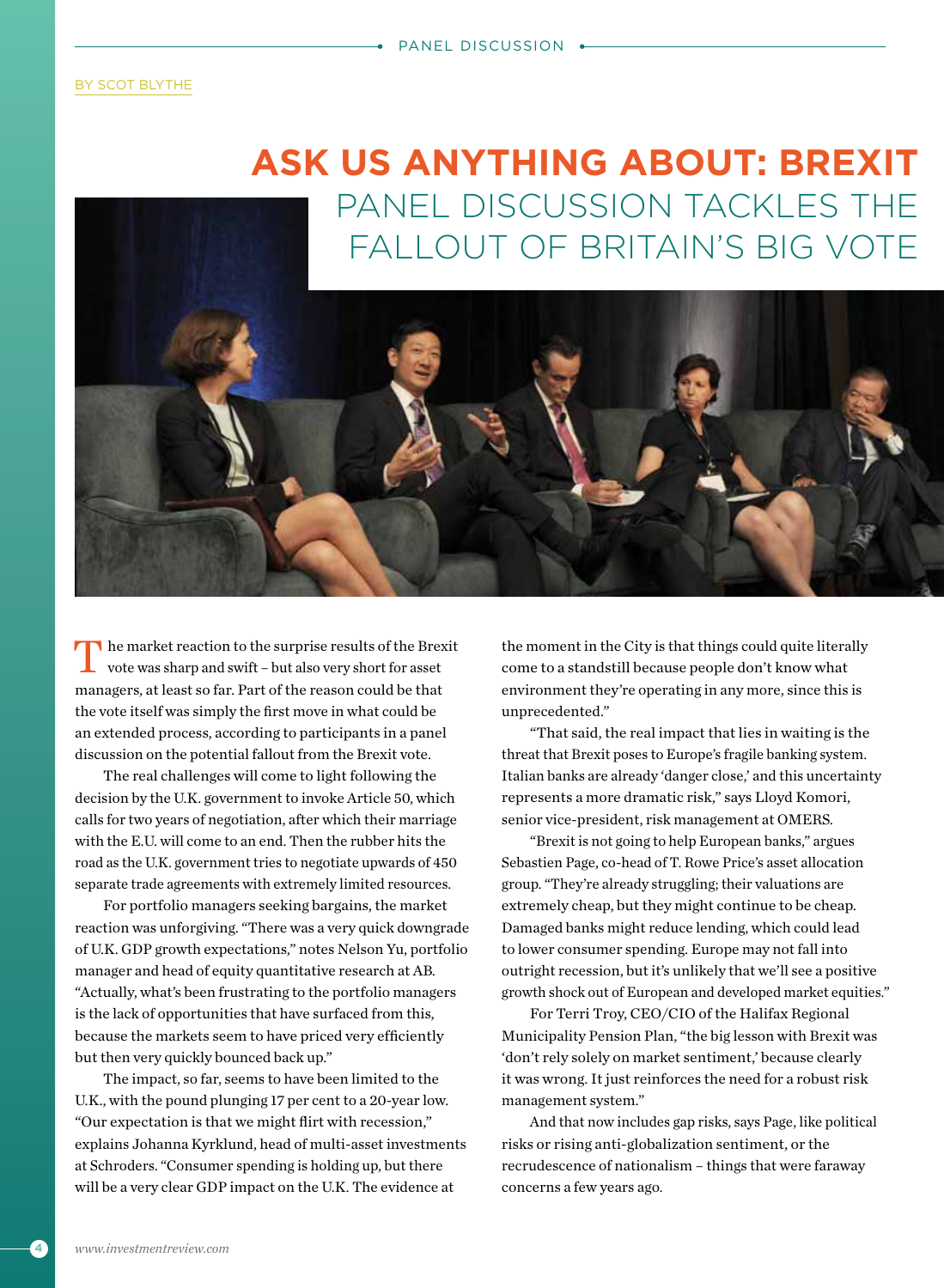### **Turning water into wine:**  Understanding what goes into alternative risk premia

I n an environment where return prospects seem constrained, it is natural for investors to look for other sources of return. And there may be many.

"In equities alone, there has been one new equity risk factor discovered every month for the past 10 years, and this has resulted in what John Cochrane has called a factor zoo," says Johanna Kyrklund, head of multi-asset investments at Schroders.

While there may be more animals to put in the zoo, "there's no point in us trying to search for these factors ourselves," Kyrklund says. "Really, our job is to sift through all these factors and identify first those factors that have a return associated with them. That is because there's a difference between a factor that explains risk and a factor that is actually associated with a source of return."

More than that, most academic papers look at risk premia in isolation. "We need to identify exposures that actually diversify the portfolio. If all we're doing is doubling up the allocation, we haven't made our lives any better," she adds.

Many of the factors already exist in the portfolio, suggests Kyrklund. The value premium, credit risk, carry: "these have all been the core ingredients in active management."

 *Our job is to sift through all these factors and identify first those factors that have a return associated with them. That is because there's a difference between a factor that explains risk and a factor that is actually associated with a source of return.*

Of the alternative premia, she says, carry is the most interesting. Despite its low correlation, however, "the reality is that the tail risk is quite significant, so you might be diversifying by payoff, but ultimately you can get very correlated with your traditional risk premia."



Johanna Kyrklund head of multi-asset investments

On the other hand, "we like value; we like it from an intellectual standpoint as well … [but] it's somewhat capricious. What I mean by that is that it can be out of favour for five years, as we found recently."

As attractive as alternative risk premia may be on paper, "you need to be careful about magnifying it within the portfolio in a way that is not controlled and careful," she warns. That also applies to the use of leverage. Theoretically, one could justify a 90 per cent exposure to alternatives, but that would imply gross leverage of around 800 per cent.

Beyond that, she notes, "one of the things we found when we did the naive combination of alternative risk premia is that, although the risk-adjusted return improved significantly, the skew and kurtosis of the distributions deteriorated because you're basically introducing more left tail risk."

Risk premia should be intellectually rigorous, she says, but warns of data mining. "We're not there to be theoretically right; we're there to make money for the client."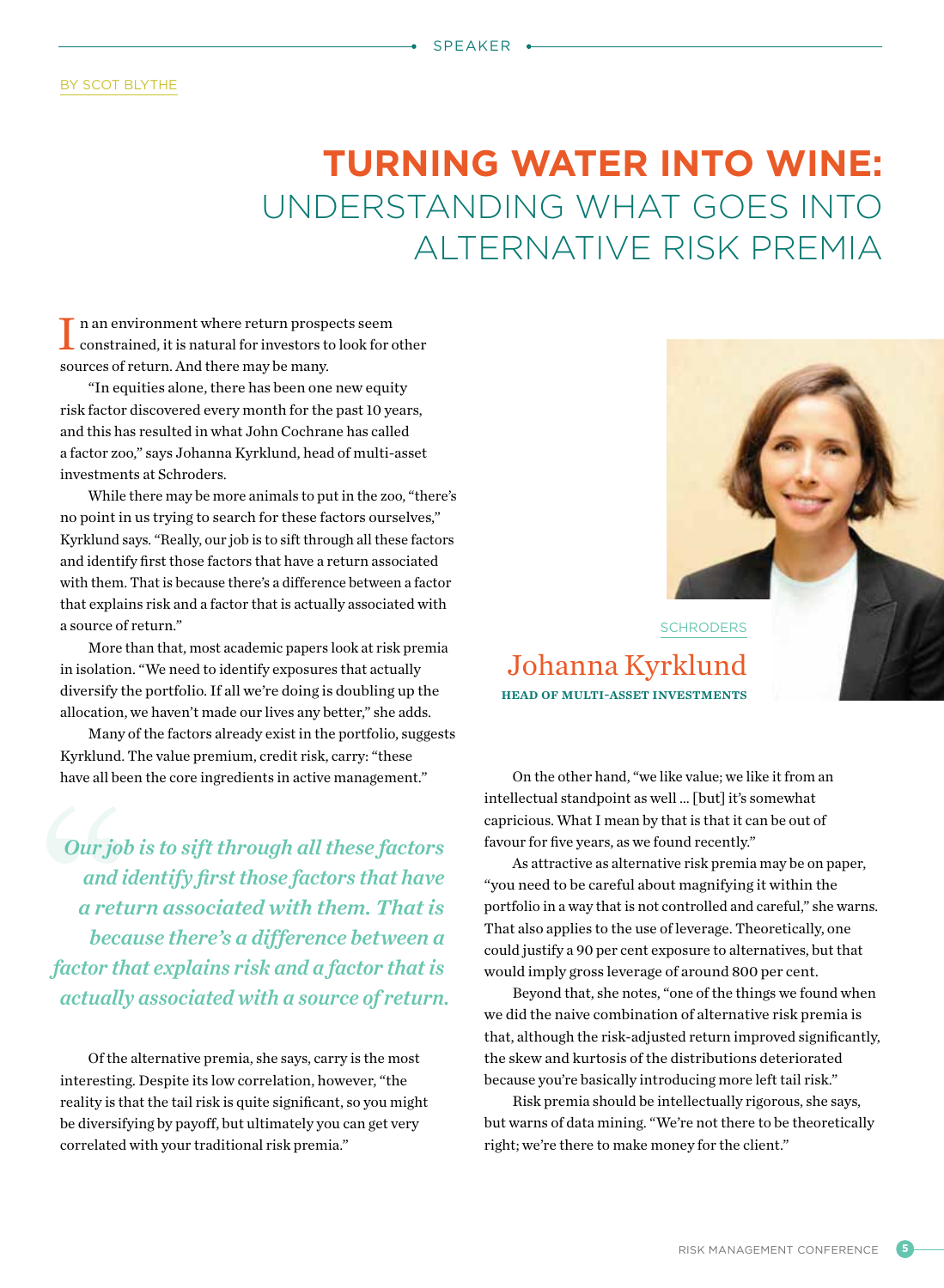### **Has Low Volatility Become High Risk?** Stock-specific research might help answer the question

 $\blacksquare$  he shift to low volatility equity investing makes sense especially among pension investors looking to avoid drawdowns during up and down markets. But as institutional money flows into these strategies, one new question looms – is all this attention making low volatility strategies more risky? That's the question that Tim Choe, quantitative analyst with Fidelity Investments, has sought to answer through his own research.

> *Surprisingly, the bigger driver of future risk outperformance for low volatility equity strategies is forward-looking stock-specific risk information in comparison to common factors.*

He explains that, right now, low volatility equities are richly valued and, hence, expensive. As Choe notes, when low volatility stocks are cheap, they tend to outperform the market: "In the U.S., when low volatility stocks are in the cheapest quintile in history, they provide 0.51 per cent more return per month versus cap-weighted equities" he says.

Another driver of under- or outperformance is interest rates. As interest rates went down, low volatility equities did better. So given the current low interest rate environment and potential for future hikes in interest rates, low volatility would seem to be poised to underperform.

However, Choe points out that if one were to use valuation or interest rates to time between low volatility equities and cap-weighted equities, the risk-adjusted returns don't improve at all.

At the same time, interest rates are notoriously hard to predict, so why bother trying to time low volatility at all? Rather, asks Choe, "Why not just time stocks and bonds with a 40 per cent increase in risk-adjusted returns, rather than low volatility, if one knew exactly where interest rates are going?"

A better approach could be fundamental analysis on a stock-by-stock basis – such insights on stock-specific risks can help investors determine which stocks will do better in different market conditions.

While none of these strategies is ideal – they are all predicated on being able to know future risks and where markets will go – "both returns and risk-adjusted returns improve for low volatility equity strategies with knowing future risk," Choe explains. "Surprisingly, the bigger driver of future risk outperformance for low volatility equity strategies is forward-looking stock-specific risk information in comparison to common factors." However, while stock specific risks matter more, they can be difficult to capture quantitatively and require in-depth fundamental research on a per-stock basis.

Turns out, factor risk is harder to manage than we thought – and perhaps it takes a bit more than a passive approach.

FIDELITY INVESTMENTS Tim Choe quantitative analyst

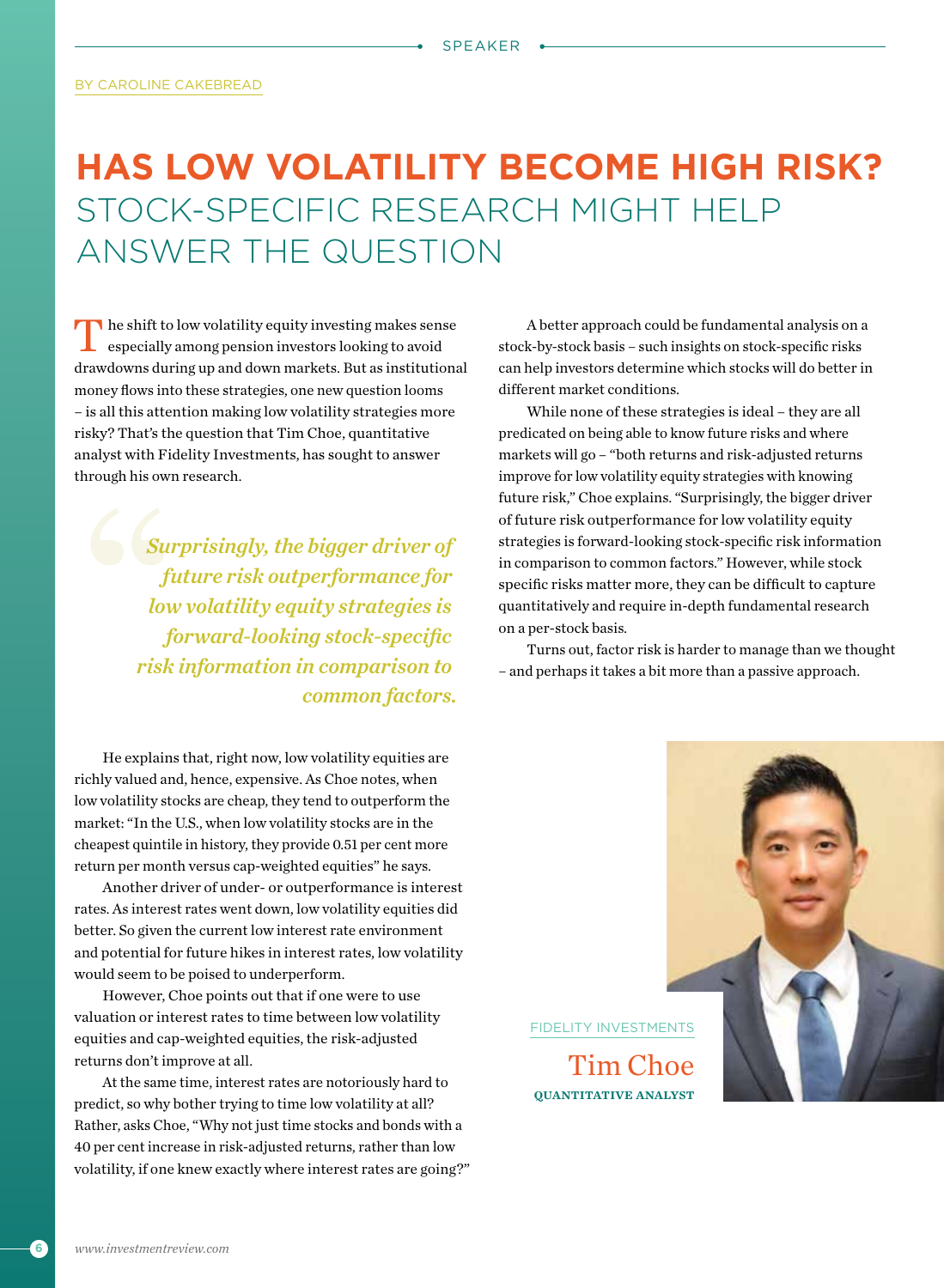### **A Matter of Style:** Factors, economic cycles and thinking outside the box



#### Nelson Yu portfolio manager and head of quantitative research – **EQUITIES**

 $\bigcap$  ince 2008, equity volatility has prompted plan sponsors to consider de-risking strategies in an effort to get away from the roller-coaster movements of markets. But where does that volatility come from – and is there a way to understand how equities move in relation to different parts of the economic cycle? Nelson Yu, portfolio manager and head of quantitative research, equities, at AB, believes it's possible – but it's a matter of style.

Yu considers the basic style boxes investors tend to think about when looking at returns: large-, mid- and small-cap, as well as value, core value and growth. While these factors are well known among investors, less is known about how each performs in a shifting economy. For example, notes Yu, during times of economic or geopolitical volatility, which factors would under- or outperform?

Through his own analysis, Yu has been able to break down the performance of specific factors based on economic cycles – rising and falling economic growth and interest rates. "As economic growth starts to take hold," Yu says, "the economy shifts into an expansionary period and rates start rising." Further into the cycle, rising interest rates can moderate economic growth. As we move into economic contraction, interest rates fall again.

#### Understanding the cycle

And so the cycle continues – with a direct impact on factors. By using the Purchasing Managers Index, a key indicator of the economic health of the manufacturing sector, Yu shows how factors perform during different cycles – and maps them according to period.

During times of recovery, Yu explains, cyclical value and small cap did the best, while the low risk factor did best during periods of economic contraction. Growth did best during periods of expansion while growth and quality both did well during periods of moderation. Economic slowdowns send investors running to safety as they seek companies with higher and more stable levels of probability, Yu says.

The question is, how can investors apply this to portfolio construction? Yu applies his model to MSCI factor indices to show which ones are more or less correlated during different cycles. "The MSCI Value factor has the most correlation with the recovery period of the economic cycle," he explains. The MSCI USA Growth Index is negatively correlated to cyclical value. It does poorly in the recovery, but starts doing well as economic growth takes hold in expansion and moderation, just as the Value Index works less well.

In the end, it's all about the cycles – understanding which factors do what during each point is key to outperformance and, ultimately, equities allocations.

*Through his own analysis, Yu has been able to break down the performance of specific factors based on economic cycles – rising and falling economic growth and interest rates.*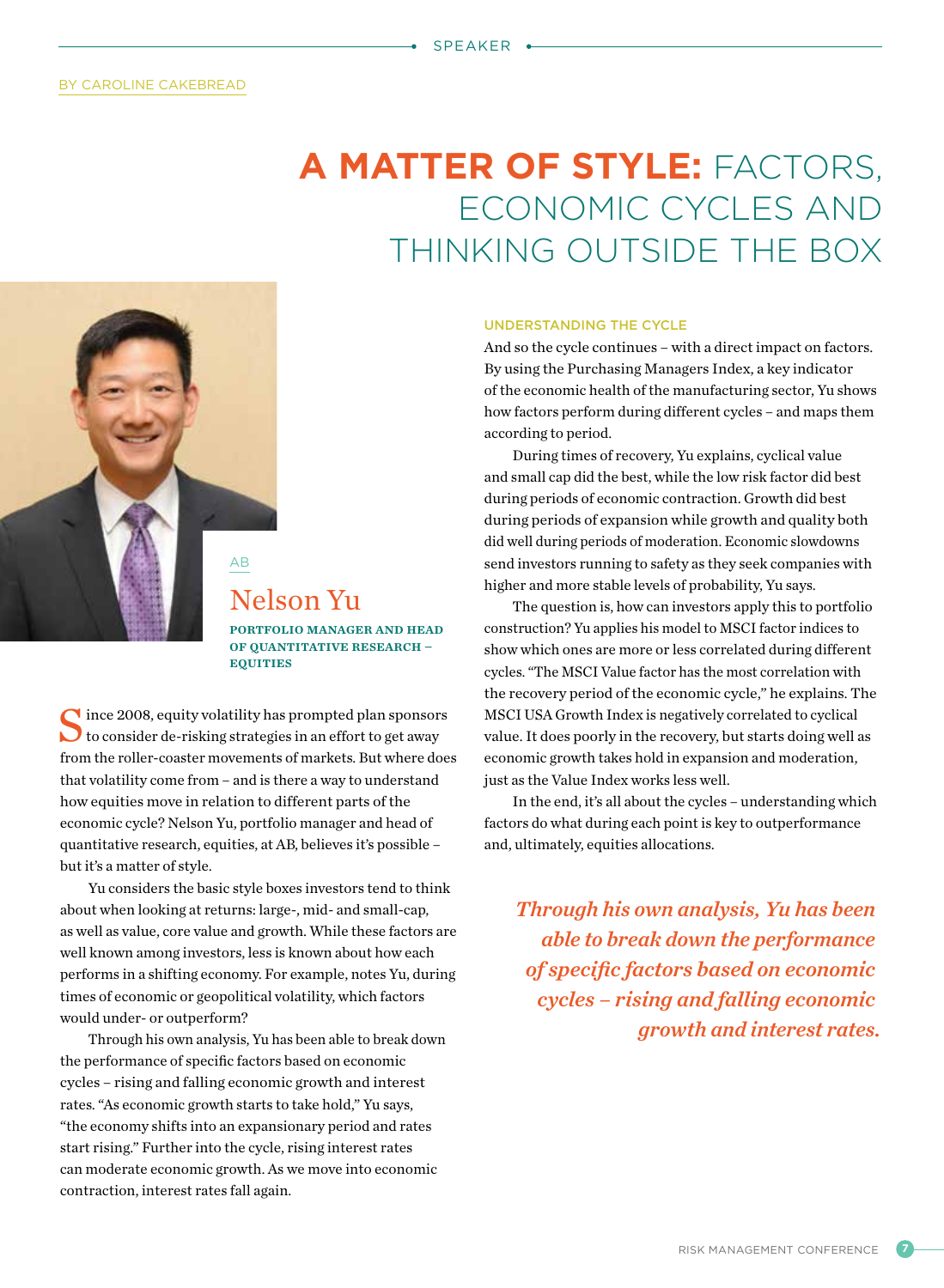### **Taking Cover:** Covered calls enhance a managed volatility strategy

hat is keeping Canadian plan sponsors up at night? The same issue that troubles most investors globally: market volatility. And for pension funds with little capacity to absorb drawdowns, it's arguably an even bigger issue than it is for the typical investor. Sebastien Page, co-head of T. Rowe Price's asset allocation group, argues that too much focus has been placed on trying to forecast returns in an effort to allay investor fears. Instead, he says, risk forecasting is "a much more effective way to understand portfolio management."

One frequently asked question: Has volatility increased in the equity markets? Page argues that it has, using the U.S. market as an example. "Since the 1940s, the number of days when the S&P 500 Index moved up or down by three standard deviations or more has increased from an average three days per year to nine days per year or more," he notes. The result: fatter tails on the distribution of daily returns.

*Since the 1940s, the number of days when the S&P 500 Index moved up or down by three standard deviations or more has increased from an average three days per year to nine days per year or more.*

Page attributes this increase in big market swings to central bank intervention, which he believes has made markets more fragile. Add to that the increased use of derivatives, increasingly interconnected markets and the growth of high frequency trading, and you have a possible explanation for the persistent high volatility that has dogged investors over the last few years.

A standard 60/40 bond-equity portfolio will not cushion this volatility, Page contends. Investors need to look elsewhere. One possibility is to adopt a managed volatility strategy, which allows sponsors to de-risk their portfolios when market volatility goes up. "You might go as low as a 20 per cent equity beta in the portfolio or as high as 75 per cent, depending on your volatility target," Page explains.



T. ROWE PRICE

Sebastien Page co-head of the asset allocation group

Implemented as an overlay on an equity portfolio, a managed volatility strategy can lead to a much smoother ride, he says.

#### Using covered calls

Managing volatility is a valuable objective, but plan sponsors still need returns. Covered call writing can help enhance returns in the context of a managed volatility overlay, Page says. Combining a managed volatility overlay with a covered call writing strategy can be effective for plan sponsors because returns on the two strategies historically have been negatively correlated, he concludes. Thus, in his view, a combined approach can provide uncorrelated returns and risk management benefits when plan sponsors need them most.

*A managed volatility strategy allows sponsors to de-risk their portfolios when market volatility goes up.*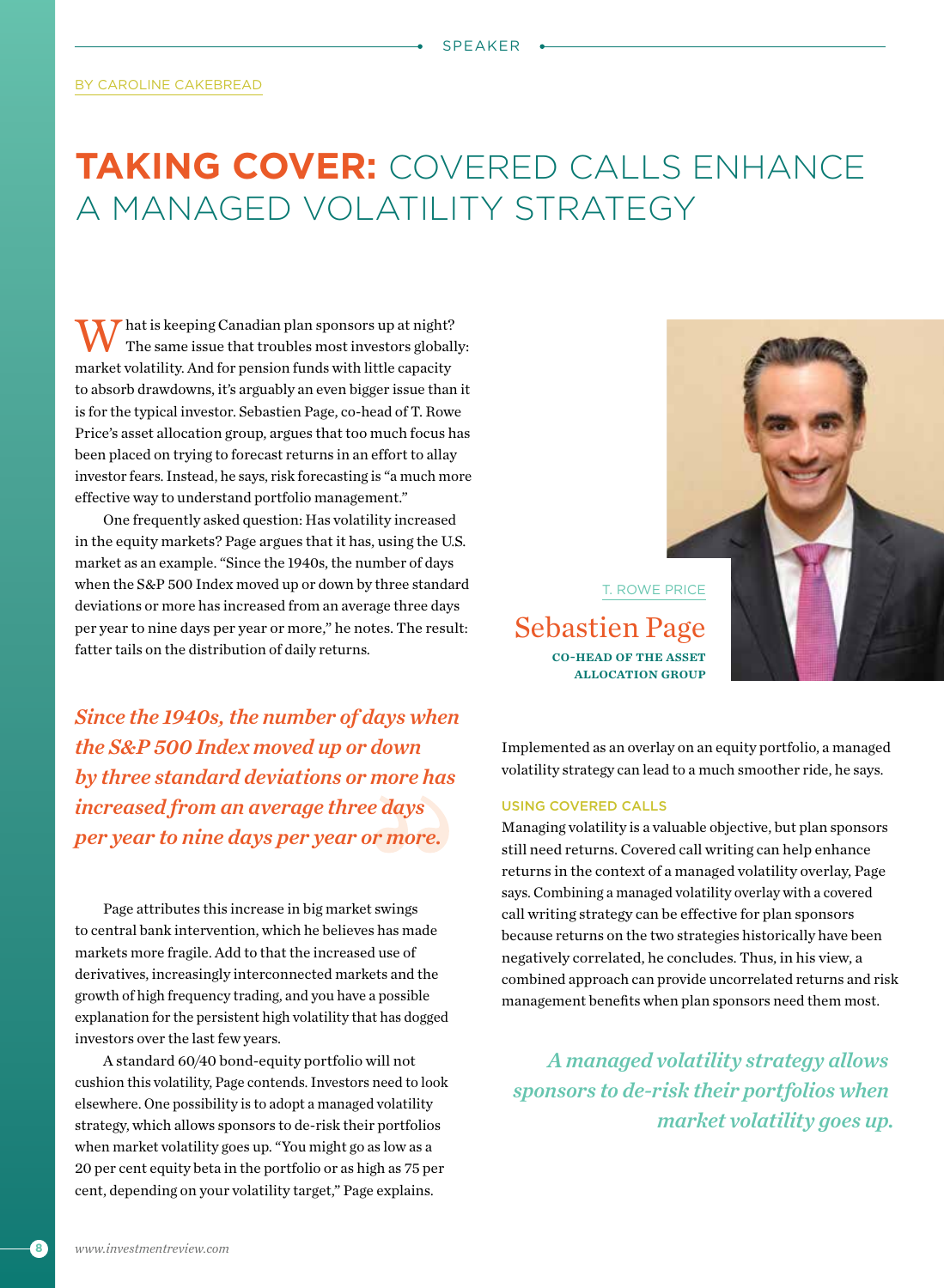### **Fixed Income 2.0:**  Understanding risk in a changing bond portfolio

ixed income investors face a major conundrum – and plan sponsors most of all. "We're in a world where rates are low but they might rise any time," says Tom Coleman, senior investment specialist with Standard Life Investments. But there are many unknowns and risks for pension investors in this low yielding environment.

Right now, pitfalls abound – drawdown risk following rising rates, default losses in the credit space, and high correlations between fixed income and equity markets. Because, says Coleman, "when the credit cycle ultimately does turn, investors will need to deal with those default losses."

Fixed income has evolved to a point where it no longer plays the same old role in a pension portfolio, where investment grade and government bonds dominate and deliver duration matching, income and safety. Today, plan sponsors are taking a more tactical approach – but with higher returns comes higher volatility.

Today more than ever before, says Coleman, "the fixedincome world presents us with a wide range of risk-return outcomes." While returns can be challenging, investors can think differently about the risk side of that equation.

By looking at risk, rather than asset allocation, a portfolio can look completely different. Using the example of a basic portfolio that is half credit and half cash, Coleman explains that, while this portfolio looks undiversified, it could take on many different risks depending on the nature of the positions – "each represents different types of risks: FX, duration, positions across countries, credit, yield curve, cross-market or relative value positions."

Dig under the surface and there's more to risk than simply the basic assets on the surface. "This portfolio is a lot more complex than you would have seen initially, with more diversification of ideas from across a spectrum of fixed-income opportunities. It creates a much more balanced picture."

To get at the real risk of the portfolio, however, investors need to take a three-stage approach to risk management – risk modeling ex ante, scenario analysis and behaviour of a portfolio based on identified risks.

"Understanding what level of volatility happened yesterday can show you what could come to pass in the future," Coleman says – and it needs to be considered on a continuous basis. "Use what's going on the market to review your positions in a portfolio – check if it's consistent with what you're expecting and whether it's different enough to contemplate a change in the position." That way, investors can be best prepared for the future.

> *Today more than ever before, says Coleman, "the fixed-income world presents us with a wide range of risk-return outcomes."*

STANDARD LIFE INVESTMENTS

Tom Coleman senior investment specialist

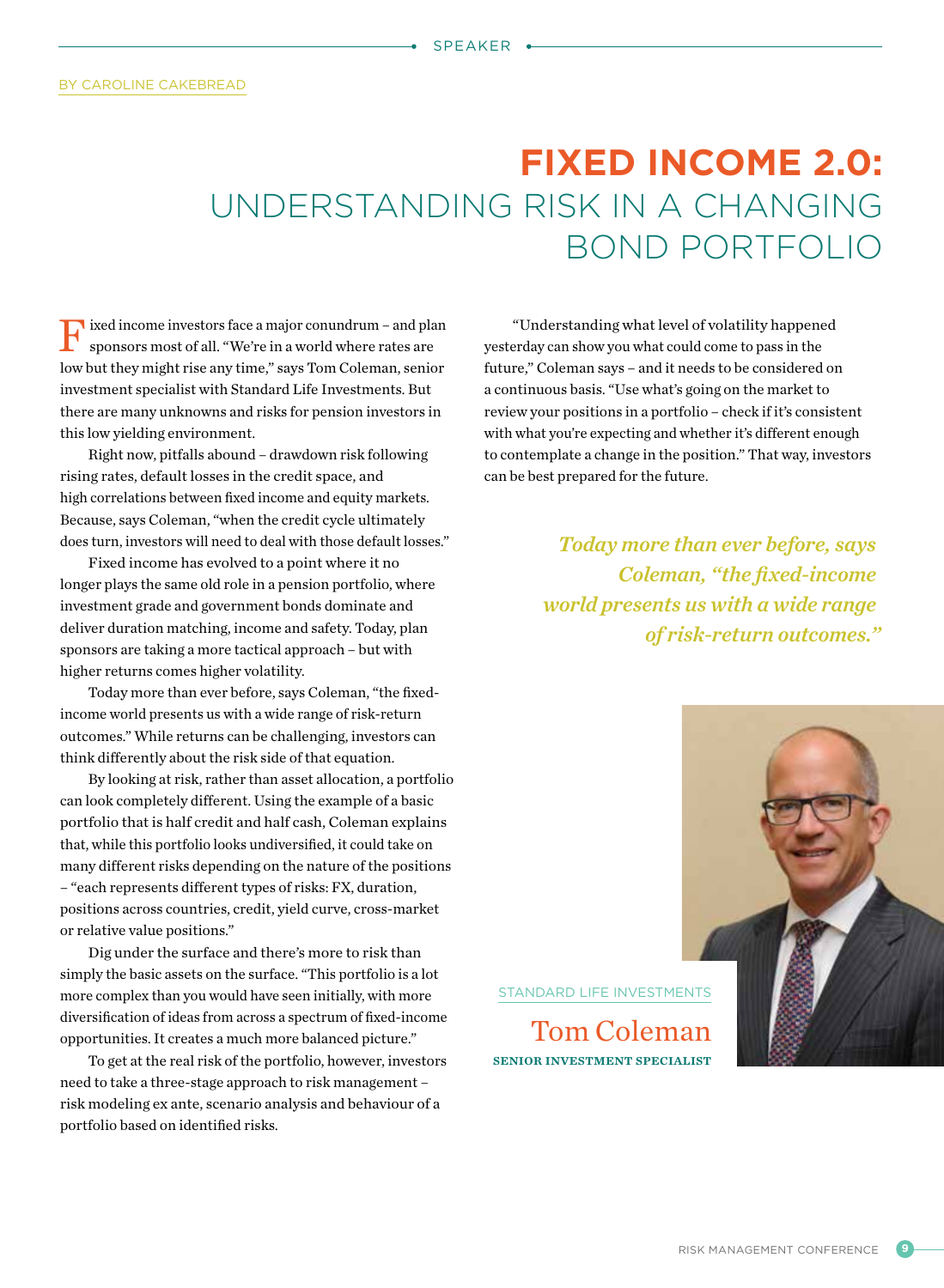#### BY SCOT BLYTHE

### **Crash Risk 101:** How to spot hidden vulnerabilities in the market

Events have a funny way of driving home what may first seem to be academic observations. Case in point: just a few days after Seth Weingram, senior vice-president and strategist at Acadian Asset Management, made a presentation on crash risk at last year's Risk Management conference, the market tumbled – 11 per cent.

That sell-off, Weingram says, raised questions as to whether some of the very portfolio management techniques adopted to mitigate risk might have actually stirred up the market – similar to the 1987 crash. "People were particularly surprised because there wasn't a clear cause for this type of reaction," Weingram says. "Certain types of strategies may have been creating mechanical, programmatic flows that actually exacerbated the sell-off."

While portfolios that dynamically adjust equity exposure depending on market volatility have become popular, their precise market impact is open to debate, says Weingram.

On the portfolio side, the danger is that such programs accomplish the opposite of what was intended. By de-levering equity exposure, they may sell into a falling market, with volatility triggering more volatility. Conversely, restoring target equity exposure may come when the markets have already recovered. As well, approaches like these may be vulnerable to "valuation-insensitive drift in portfolio

weightings" because "the risk allocation model may gradually increase your investment in an asset class where the perceived risk is falling, whether or not the valuations still make sense."

#### Unmasking other risks

In this year's presentation, Weingram also highlighted two other subtle forms of risk that may be lurking in portfolios as a result of investor efforts to reduce market exposure and squeeze out higher returns in a low rate environment.

First, with respect to alternatives, academic work by Jakub Jurek and Erik Stafford suggests that, "in aggregate, a material fraction of hedge fund returns may reflect a premium for bearing non-linear downside risk, rather than true alpha," says Weingram.

Second, with respect to private equity, recent research from Stafford highlights the possibility that smoothing of reported returns is masking the economic risk of the asset class. After accounting for such effects, "the notion that private equity is generating superior performance relative to public equities due to some abnormally rich liquidity premium or special financing may not hold water."

These cautions aren't to say that hedge funds or private equity can't add value to a portfolio, he explains. "But just be careful that you're not simply trading off apparent market exposure for forms that are more obscure and expensive."



#### Week-on-week % change in 1-month S&P 500 realized volatility

For Illustrative purposes only. Figure charts percentage change in trailing realized volatility vs. 5 trading days prior as of each trading day from 7-Feb-28 through 24-Aug-16. Realized volatility calculated using 21 trading day windows of log returns and a 252-day annulization factor. Investors have the opportunity for losses as well as profits. Past performance is no guarantee of future results.

Source: Acadian estimates and calculations based on index levels from Bloomberg.



ACADIAN ASSET MANAGEMENT Seth Weingram senior vice-president, strategist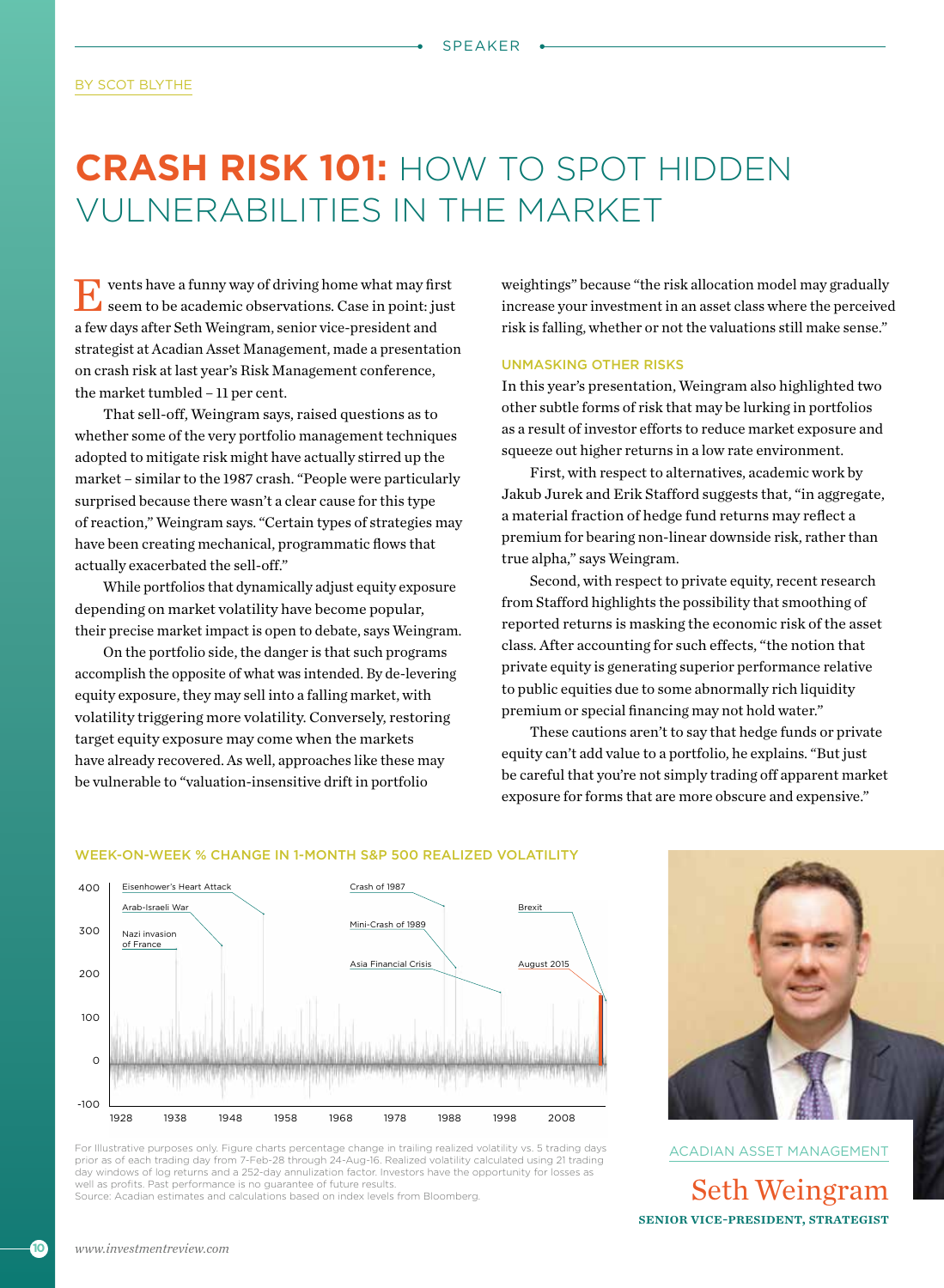#### by scot blythe

### **Are You Ignoring Currency Risk?** Why hedging isn't an "either-or" decision

Pension funds are often sitting on exposures that, if managed in a thoughtful manner, could add to portfolio returns. Currency is one such exposure, says Valerie Dion, senior consultant at Russell Investments.

"Every marginal improvement you can make to the portfolio does matter," she explains, while specifying three principles: "don't take risks you don't get compensated for, look for return-seeking strategies, [get] better implementation."

Dynamically managing currency could have contributed 60 basis points to annual returns from 1999 to 2016, she notes, but that requires a thoughtful analysis and decision-making. The data is episodic, and the research on static optimal hedge ratio is inconclusive. "If you want to give me a hedge ratio and give me a little bit of time, I'm sure I can find a paper that will justify that hedge ratio," she says.

Thus, "you can choose to be unhedged because you believe that it's random noise that evens out over time, or because you believe the Canadian dollar tends to be pro-cyclical and that maintaining international currency exposure can lower the volatility of your portfolio. You can decide that currency exposure increases your portfolio risk, and be 100 per cent hedge. You can look at those two camps and say, 'I don't really know so I'll hedge 50 per cent,' and I'm going to be right at least half of the time."

But, she adds, "you're also going to be wrong half the time."

#### Carrying on

Instead, a systematic approach would involve dynamic hedging focusing on three premia – carry, value and trend – or momentum. That would mean shorting currencies with low interest rates and going long on currencies with high rates; shorting overvalued currencies, based on purchasing power parity, and buying undervalued ones; and, finally, giving greater exposure to currencies that are trending up over three-, six-, nine- and 12-month periods.

In such a strategy, more weight could be placed on momentum, since trends are long-lived in the currency space. In a model exposition, Dion points to the trend of the Canadian dollar in the period from 1999 to 2016, where it was first undervalued, reached fair value against the U.S. dollar in the mid-2000s, and then moved into overvaluation territory before reversing in 2011.

Value goes hand-in-hand with trend, Dion says, but it can take a long time for currencies to revert to fair value – although they eventually do. Carry requires more care because, she says, "carry works really well until it doesn't."

Over the period she examined, the dynamic hedging strategy delivered better returns than did no hedging, or a static hedge, without increasing risk, Dion says. But to implement a hedge strategy, Dion urges sponsors to pay attention to fees, which can vary considerably from investment dealer to investment dealer.



#### Optimal hedge ratio varies over time



Source: Thomson Reuters Datastream, Q3 2016. USD/CAD exchange rate from January 1975 to July 2016. PPP USDCAD +/- 20% and +/- 30% deviations. The Purchasing Power Parity (PPP) ultimately means equalizing the purchasing power of two differing currencies by accounting for differences in inflation rates and cost living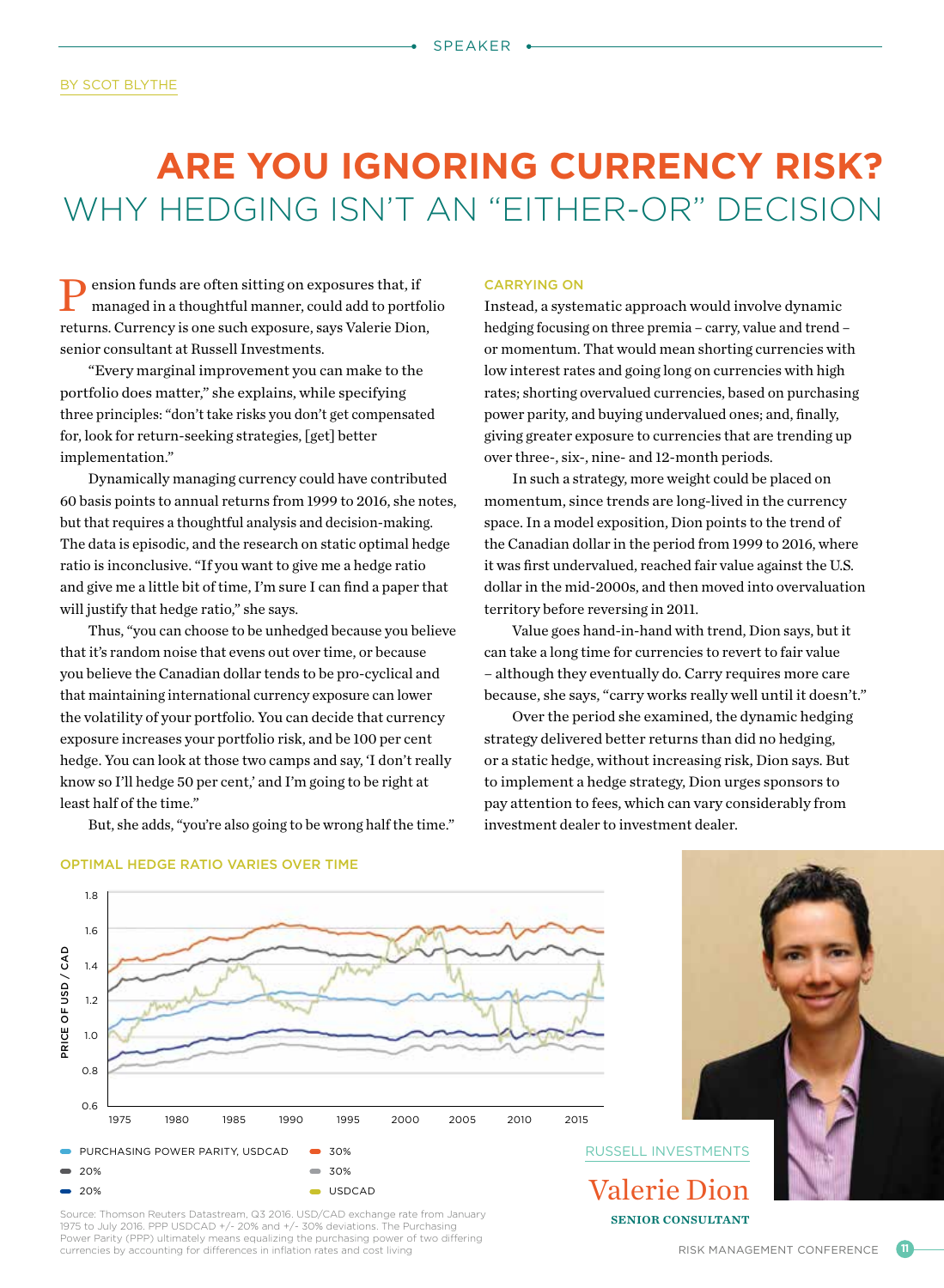#### BY CAROLINE CAKEBREAD

### **The Elephant in the Room:** Asset managers and owners need to have a new kind of conversation

 $\blacksquare$  here is no substitute for time, particularly in asset management, where time horizons can have a powerful impact on investment outcomes. The dialogue between investment managers and asset owners has to change; there is an elephant in the room that everyone is stepping around. It's been created by a fundamental misalignment of expectations that runs from the top to the bottom of the decision-making chain – and it needs to be addressed, according to Nadia Savva, director of institution sales, Canada, and Colin Sinclare, managing director, institutional sales, Western Canada, MFS Investment Management.

As Savva notes, the investor-manager conversation was much more straightforward back in 1995, when a portfolio of fixed income and cash could easily generate a target return of 7.5 per cent.

Not so today, however – as she points out, "To get that same target return, you need to choose from a plethora of asset classes and strategies that increase in risk and complexity."

An additional challenge lies in the "friction" that exists between the principal agents in the decision-making process – in particular, a mismatch between time horizons. Consider that, at the top level, pension policy looks far out – north of 40 years in some cases – while asset management is focused on the full market cycle, between seven and 10 years. At the governance level, the board and investment committee are focused on a one- to five-year time frame.

At this level, the conversation too often doesn't include an assessment of the long-term performance sustainability of an investment manager. Hiring and firing decisions over these shorter time periods have shown to be counter-productive.

It doesn't add up to a cohesive decision – but how can asset owners and asset managers move beyond these procyclical friction points?

#### Collective intelligence

Sinclare argues that qualitative criteria should be added to the quantitative side of investment manager hiring – questions that look more closely at how effectively investment managers make decisions and execute them.

"It's next to impossible to have an information advantage in this industry," Sinclare says, "but managers look to create an analysis advantage through investment teams."

#### MFS INVESTMENT MANAGEMENT

### Nadia Savva

DIRECTOR OF institutional sales, **CANADA** 





#### MFS INVESTMENT MANAGEMENT

Colin Sinclare managing director, institutional sales, western canada

This is where asset owners should be asking questions and aiming to assess the culture, team and the ways in which an organization fosters collaboration and idea-sharing.

"It's hard to do in practice," admits Sinclare, but it's not impossible.

The MIT Centre for Collective Intelligence points to success factors that can dictate whether a company can outperform. It's not about beating a benchmark or building a tool – it's about fostering the environment needed to truly collaborate and share knowledge.

"A team that thinks about the same problem differently adds value," says Sinclare. "Effective sharing of knowledge within a team can lead to improved decision-making outcomes."

So, one way to get around the elephant in the room is to start a conversation about collaboration and alignment of time horizons – and to get beyond the benchmark.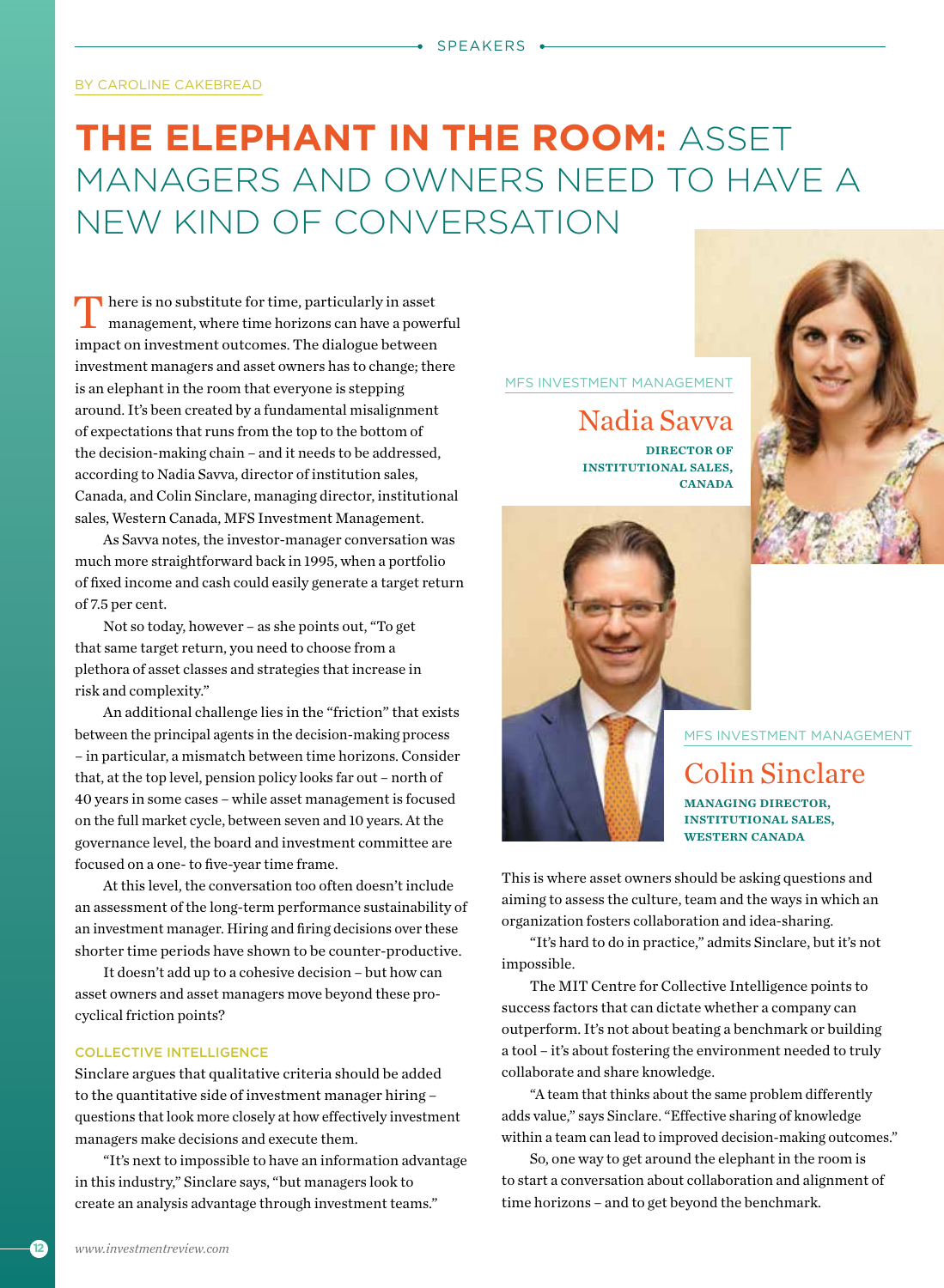#### by scot blythe

### **The Board Education Buffet:**  Why it's important not to overfeed trustees too much information

 $\prod$ n advance of the conference, we interviewed Lloyd Komori, risk and governance expert, and faculty member of The Directors College, about the challenges of assessing risk from the perspective of both a board member and a risk manager.

"Many management teams struggle to discern what the board wants," notes Komori, who has been (at different times) on both sides: the leader of a risk management function and a member of a pension plan's board of directors. "They get caught in this kind of guessing game: 'Do I share this, do I not share that?' They keep trying to guess what the other side wants or has."

One consequence may be too much information – or a never-ending quest for it – information that may not be essential or even appropriate. Management often provides the board with way too much material in an effort to be "fully transparent." However, when directors/trustees are given tons and tons of material, they often don't know what to make of it.

The key to information management, in part, is education, Komori explains. "I don't believe a board director needs to go to actuarial school. I think it's incumbent on the management team, be they risk people, be they investment people, be they actuarial people, to convey the key messages in simple, straightforward language."

And it's equally important, he adds, for management to show courage – and to draw lines against what might be construed as getting into the "management kitchen" by board directors/trustees. This can occur if board members have prior experience in the investment industry and feel that they can make a contribution.

"I do think it is important for a board to have a diversity of technical skills and experience," he says. "But, at the end of the day, there's a line that separates direction from suggestion and that line should not be crossed." Sometimes a board member can push too far into investment practices by recommending specific actions based on their prior experience in management. Management often feels they need to heed these recommendations because of who is offering them, Komori explains. This will create accountability issues in the future, when something that a board director recommended and management initiates goes south.

To that end, management needs a plan on what and how it's communicating to the board, especially as it relates to the board's responsibility for the oversight of risk management.

Komori's philosophy is for management to provide their board with concise and strategic insight into how risk is measured and managed. The board should have a view of what they need to see in order for them to fulfill their fiduciary obligations.

Determining how much information is presented is another challenge. Education is a continuous process and needs to be systematic, transparent and practical.

The pace of how education is rolled out must also reflect the board's capacity to consume and digest.

"The menu proves an apt metaphor," says Komori. "You don't want to shove the whole meal in front of the board," he explains. "We've got a menu: you've got your appetizer, your main course and your dessert. We're not going to give you the entire meal all at once. Maybe you do it over a year or a bit longer, depending on the receptivity and the capacity of the board. The menu is the limit; that's the point. You can't keep on going back to the buffet. It's a fixed-price menu."

**OMERS** 

Lloyd Komori senior vice-president, risk management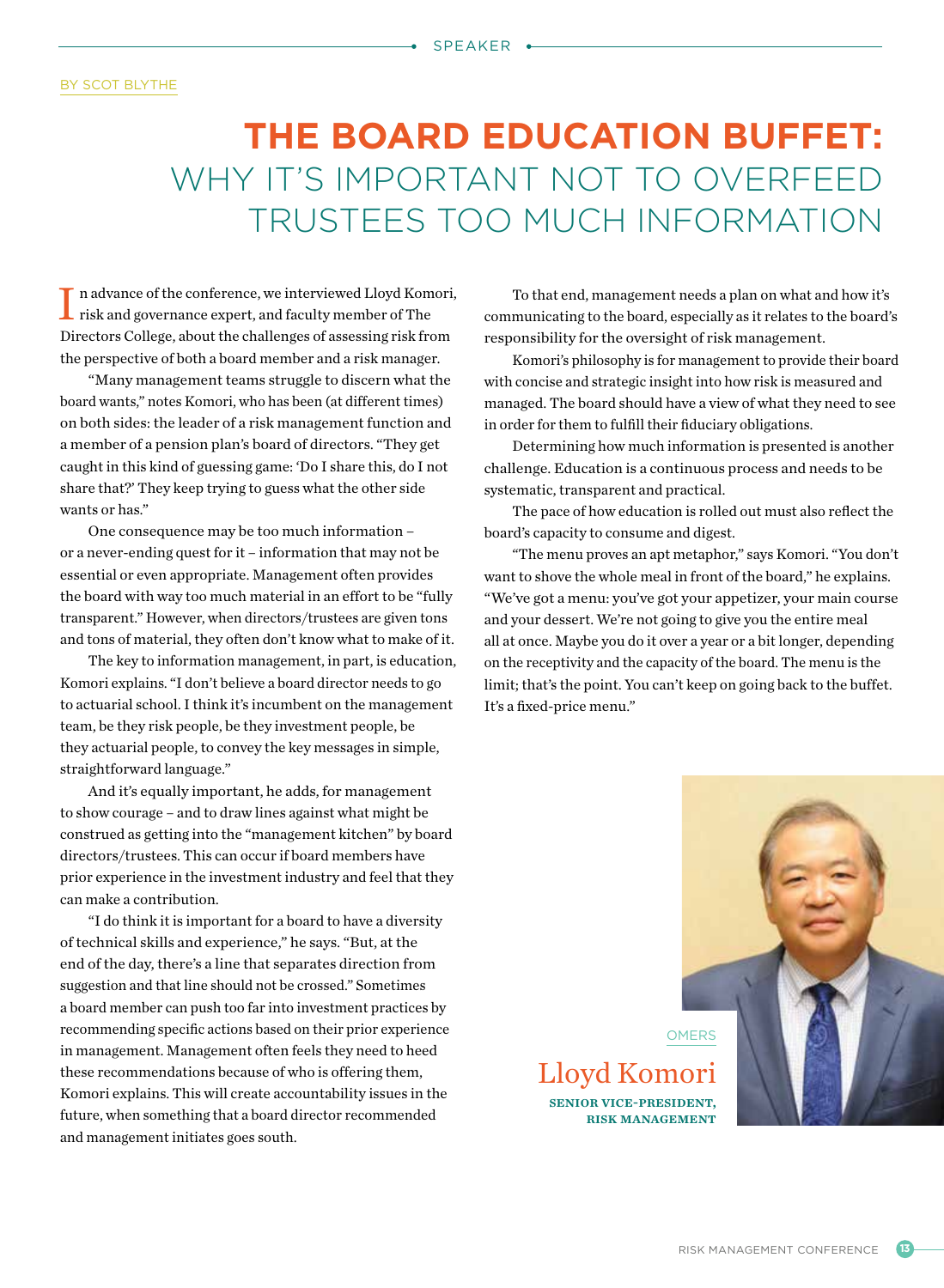### **The Best of Both Worlds:** The role of style factors in fundamental active management

ndeniably, traditional active management has been losing market share over recent years. Bottom-up stock pickers are faced with increasing competition from new beta-based approaches. Enhanced Indexing or smart beta terminology aside, the basis of this shift is entrenched in the argument that factor-based models are return additive at a significantly lower cost than the traditional active manager. Andrew Flynn, CFA, partner, and coportfolio manager for the William Blair International Small Cap growth and Global Leaders strategies, explains.

"Historically, fundamental managers have focused too much on outperformance rather than risk," he says. The result is an overall industry that has delivered mediocre performance, especially when considering the volatility of returns and – as investors will inevitably remind you – fees. Flynn explains that a combined approach of conventional active, fundamental stock selection and the incorporation and understanding of factor exposures is superior to either a purely fundamental or purely factor-based approach.

"High quality stocks have always held a premium over low quality ones – but, post-2008, investors are now paying very high prices for value," he explains. "Slowing global growth has led people to migrate to companies that can execute strategies and grow earnings nicely. Investors today favour reliable corporate performance at the expense of everything else."

*As expensive stocks take on a more influential role in indices based on momentum, value and volatility factors, the market will revert, pushing pure passive investors into the red.*



WILLIAM BLAIR

Andrew Flynn portfolio manager, international small cap growth and global leaders strategies

Flynn cautions that, as expensive stocks take on a more influential role in indices based on momentum, value and volatility factors, the market will revert, pushing pure passive investors into the red.

An integrated approach allows for an objective, unbiased discipline of a systematic approach, and experiencedbased oversight of a pure fundamental manager. Flynn adds that a contemporary approach to combining traditional fundamental and systematic methodologies can result in superior risk-adjusted returns through market cycles, and downside protection in times of disruption.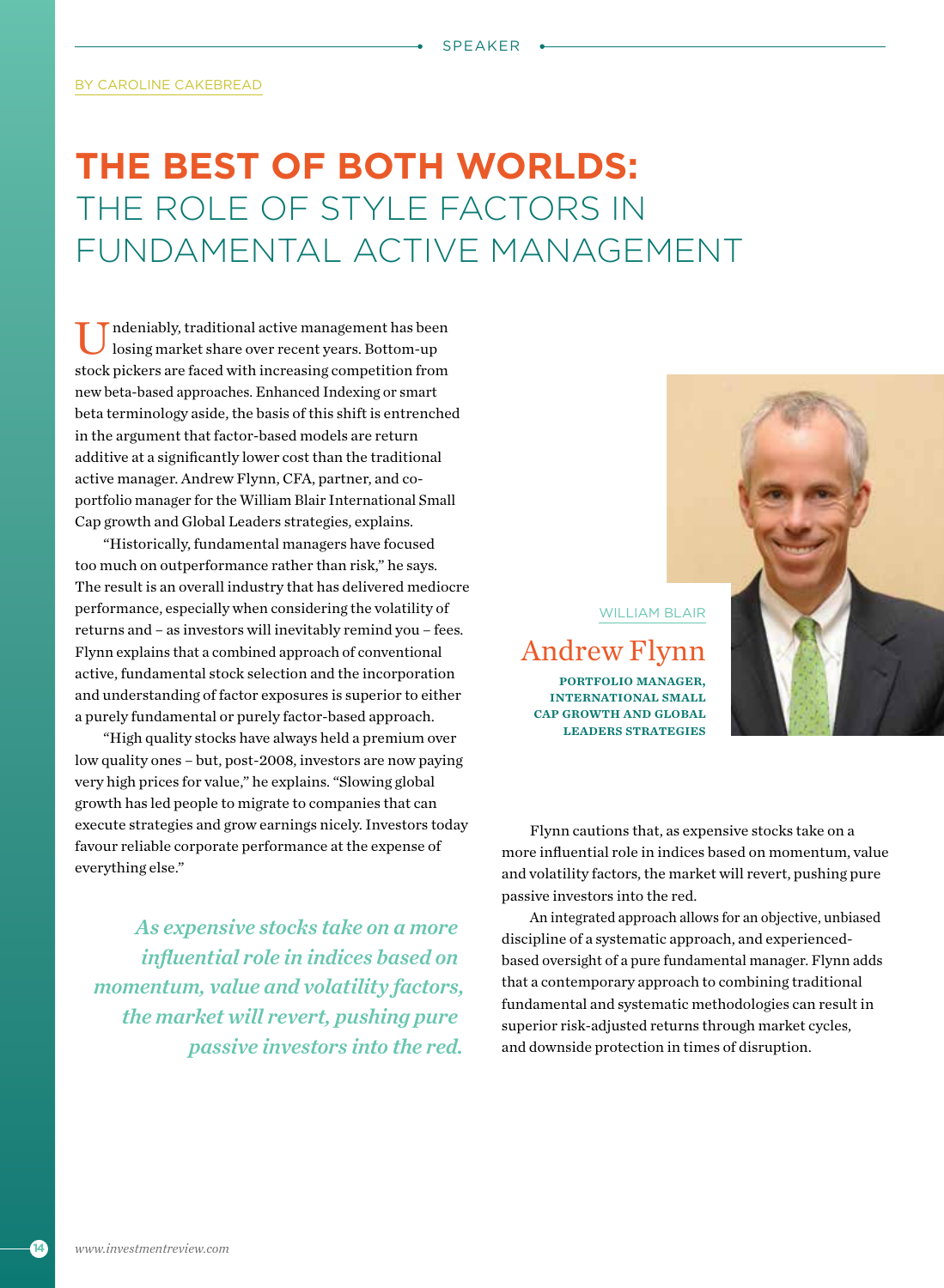### **Investment Risk Reduction Strategies:** How New Brunswick tackles asset allocation

number of New Brunswick's public sector pension plans have, since 2014, shifted to target a benefit or shared-risk approach. That approach can include increasing employer and employee contributions, tethering benefits to career average earnings and raising the retirement age.

From an investment strategy perspective, it has also meant constant measurement and monitoring of funding ratios. Annual tests of funding ratios – for base benefits and inflation indexing – set the framework for asset allocation, says John Sinclair, CEO of the New Brunswick Investment Management Corporation (NBIMC), which has \$13 billion in assets under management, 87 per cent of which are managed in-house. NBIMC provides investment strategy and investment services for a number of New Brunswick– based public sector pension plans.

> *We introduced minimum-volatility portfolios in 2011 and have gained some pretty good risk and return experience to date.*

Sinclair shared his experiences during his presentation, and led a case study on risk management for shared-risk pension plans. He sat down with us before the event and answered our questions.

"It has certainly changed the allocation to equities, particularly market-cap based equities," Sinclair says. But NBIMC had already been evolving to managing nonmarket cap public equity approaches.

"One of the things that we had done, even before these changes in the pension plans took place, involved designing minimum-volatility portfolios. We introduced minimumvolatility portfolios in 2011 and have gained some pretty good risk and return experience to date."

Compared to other public-sector pension plans, which typically aim for a four per cent real return, New Brunswick's shared-risk plans target approximately 2.5 per cent, and that also has an impact on the asset allocation.

"In terms of the traditional target benefit or the initial anticipated asset mix, it would be much more heavily weighted to fixed income versus equities and much more targeted to long-dated fixed income: almost an immunizationtype approach," Sinclair adds. However, the shift to fixed income, which also meant adding to corporate bonds, was not as drastic as might have been predicted, he says.

"Considering where markets were, and our experience with minimum volatility, we were able to look to more weighting in equity than was originally anticipated, but primarily in a heavier weighting in low-volatility equity. That would provide the same approximate risk characteristics of the initially anticipated portfolio."

NBIMC does manage alternative assets, and it's building out its portfolio. In contrast to bigger pension plans with better access to deal flow, Sinclair says, "we probably have a higher allocation to public securities. But, in trying to design those public securities portfolios, we use things like lowvolatility and a number of absolute return strategies to better match the mission or the liabilities of the plans, rather than just take market-cap benchmark exposure."



John Sinclair president and ceo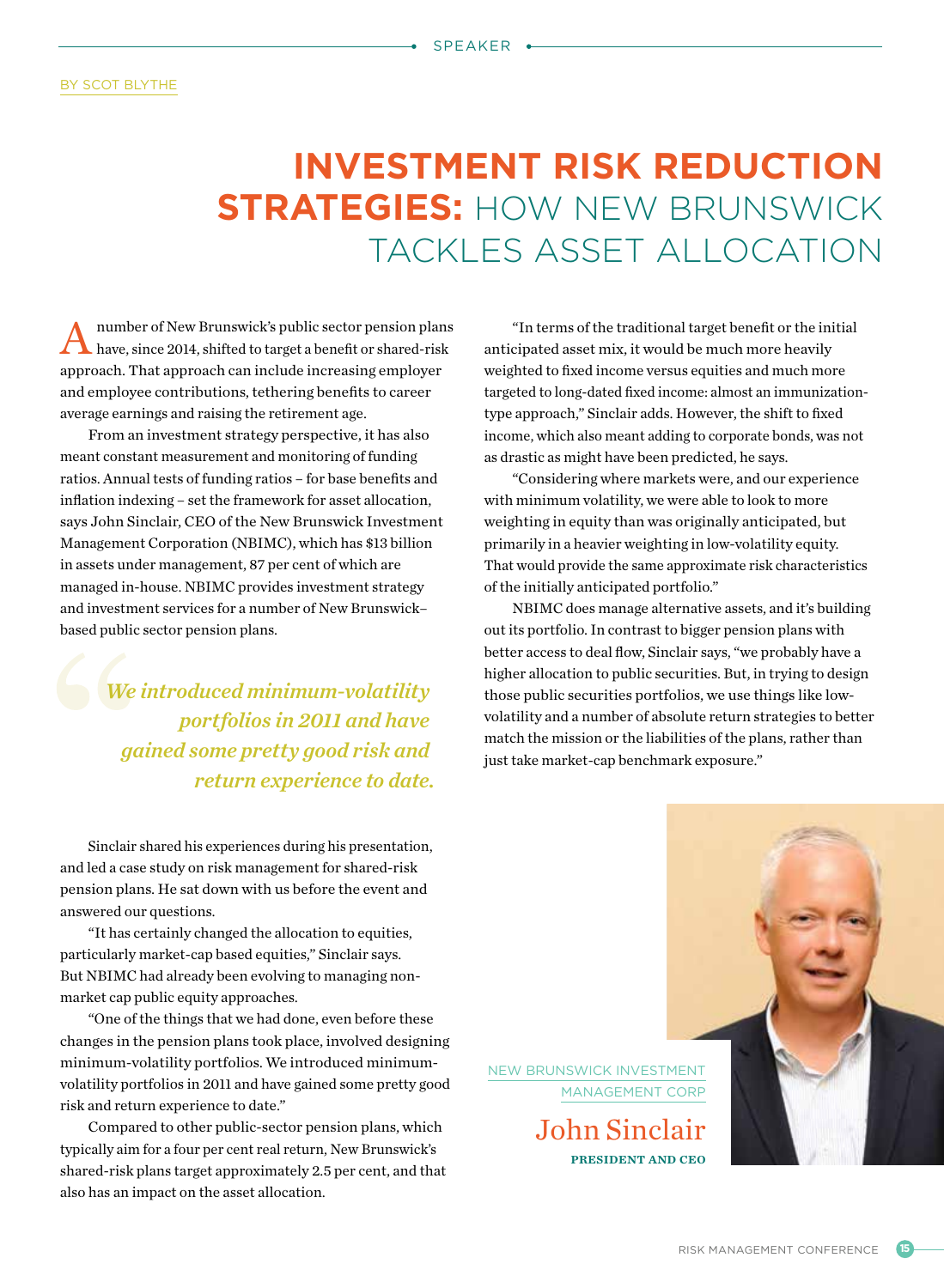### **All About Annuitization:** Panel discussion highlights the benefits and challenges of annuities



GEORGE WESTON LTD. and LOBLAW COMPANIES LTD. OSLER

John Poos group head, pensions and benefits Julien Ranger partner, pensions and benefits



MERCER Andrew Whale senior associate and annuity strategist

#### SUN LIFE FINANCIAL

Heather Wolfe managing director, client relationships, defined benefit solutions

Where there's a growing demand, there's also a growing supply as Canadian plan sponsors seek to better manage their balance sheets by laying off funding risk through annuities. This was a key takeaway during a panel discussion focused on how and why Canadian pension funds are turning to annuities.

For John Poos, group head of pensions and benefits at George Weston Ltd. and Loblaw Companies Ltd. – Canada's largest business by both revenue and head count – it meant first moving 17 different pension plans into a fully funded position. But before tranching them out, he had to convince a board wary of legal risks, and divide the workings of a marketplace where decisions have to be made in the space of a day – a good six months of preparation.

"You can do a back-of-the-envelope assessment of what your liability looks like relative to your funded status," he says, "but you don't know how the market is going to react, you don't know how anxious the carriers are, you don't know what kind of pricing you're going to get. You're somewhat guessing when is the right time."

Data – lots of it – helps, says Heather Wolfe, managing director of client relationships, defined benefits solutions, at Sun Life Financial. "The more high quality data the insurance company has, the better the price is likely to be."

But preparation goes beyond that. In the U.K., where the annuitization market is more developed, carriers have declined to bid on some annuity purchases, saying "do you have your decision makers on board, do you have your governance, do you have a realistic pricing expectation, what shape is your data in?" she notes.

An annuitization "does create legal risk that you need to address, and the way you do it is by first having a good governance framework in place," urges Julien Ranger, a partner specializing in pensions and benefits at Osler.

"Your governance framework should allow the decisionmaker to understand in which capacity it is acting when making that decision. There are many decisions involved throughout the de-risking process – some of them are going to be made as a plan sponsor and some others are going to be made as a plan fiduciary." That covers the boomerang risk if an insurer goes bankrupt after a plan has been annuitized – which Ontario is addressing – but also such matters as contracts and privacy.

However, the window shuts very quickly, adds Andrew Whale, senior associate and annuity strategist at Mercer: "If you were to just decide today to buy an annuity and go out to the market to see what would happen, it's luck that you may hit the right day and the right combination of unused demand." Dialogue with potential carriers and consultants will lead to a more transparent, predictable and defensible outcome.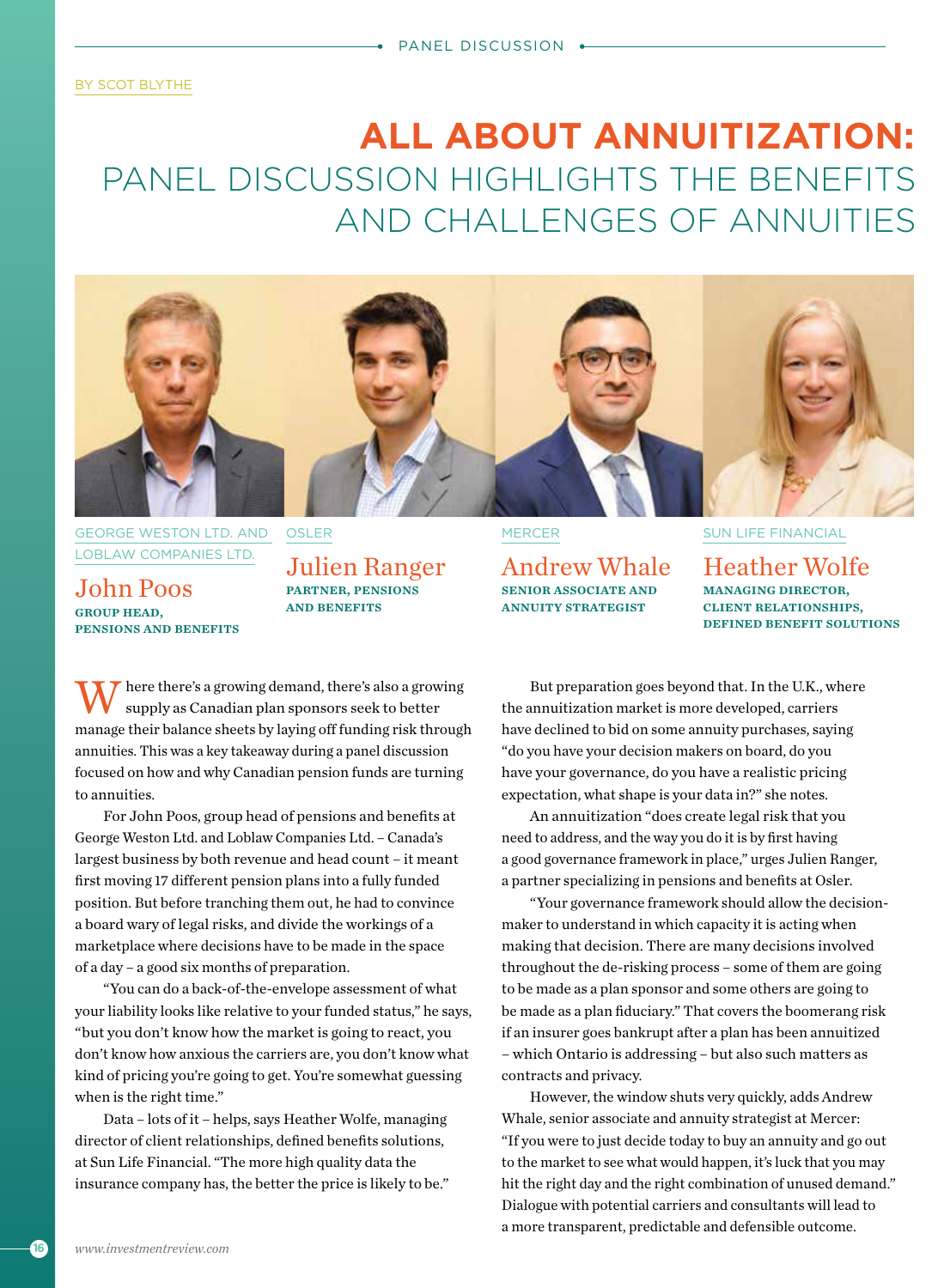### **2016 Risk Management Conference**

*This year's conference provided an opportunity for Canada's top plan sponsors to network and discuss issues in the risk management space.*